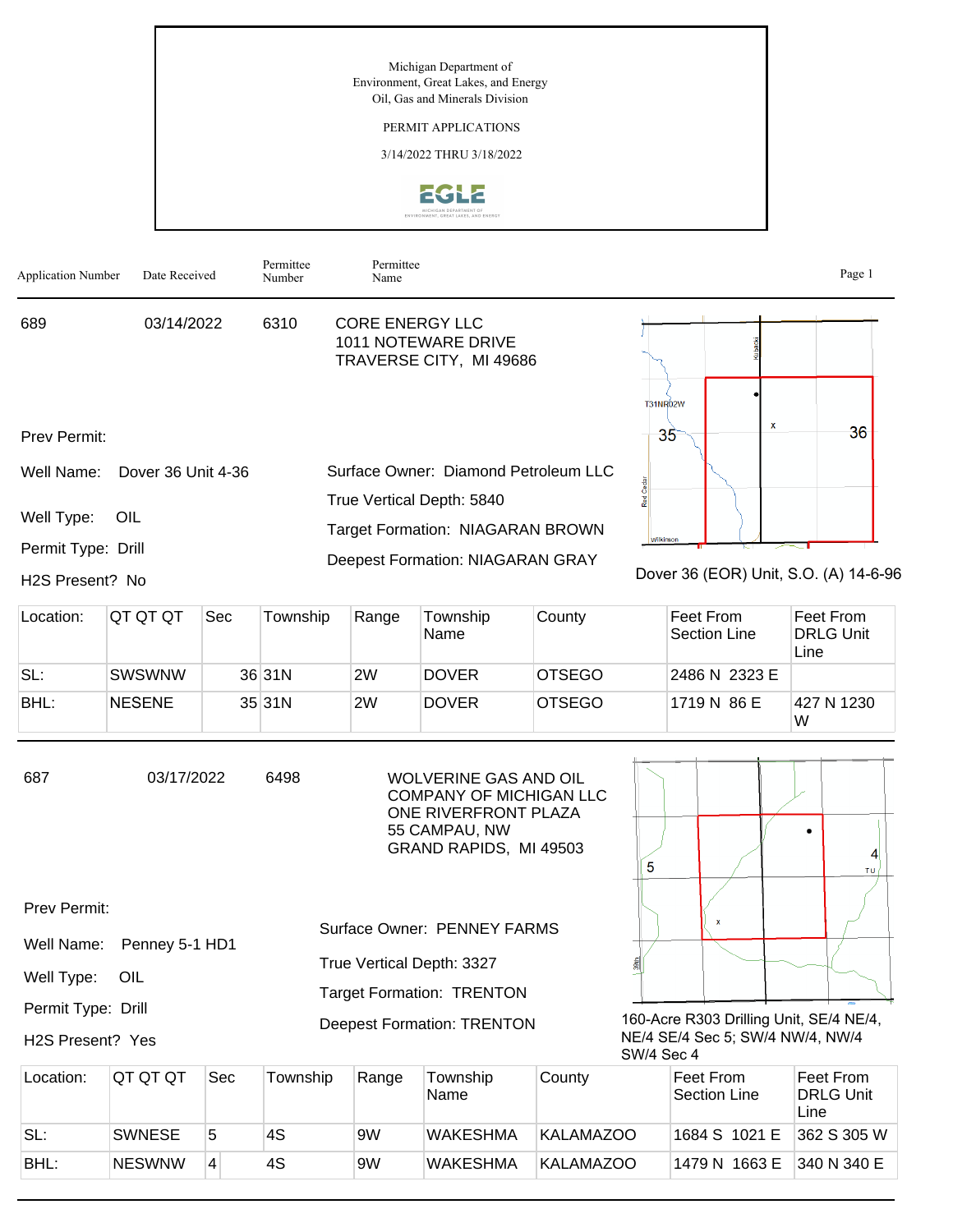Michigan Department of Environment, Great Lakes, and Energy Oil, Gas and Minerals Division

## PERMIT APPLICATIONS

3/14/2022 THRU 3/18/2022



| <b>Application Number</b> | Date Received   |     | Permittee<br>Number | Permittee<br>Name                                     |                                                                                        |                 |                       |                                          |              | Page 2                        |
|---------------------------|-----------------|-----|---------------------|-------------------------------------------------------|----------------------------------------------------------------------------------------|-----------------|-----------------------|------------------------------------------|--------------|-------------------------------|
| 693                       | 03/17/2022      |     | 6418                |                                                       | W B OSBORN OIL AND<br><b>GAS OPERATIONS LTD</b><br>P O BOX 8C<br>SAN ANTONIO, TX 78217 |                 |                       |                                          | Cannonsville |                               |
| Prev Permit:              |                 |     |                     |                                                       |                                                                                        |                 | 22<br><b>T11NR05W</b> | $\mathbf{x}$                             |              | 23                            |
| Well Name:                | Wilson 1-22     |     |                     | Wilson                                                | Surface Owner: James and Diane                                                         |                 |                       |                                          |              |                               |
| Well Type:                | OIL             |     |                     |                                                       | True Vertical Depth: 3500                                                              |                 |                       |                                          |              |                               |
| Permit Type: Drill        |                 |     |                     | <b>Target Formation: TRAVERSE</b><br><b>LIMESTONE</b> |                                                                                        |                 |                       |                                          |              |                               |
| H2S Present? No           |                 |     |                     | <b>LIMESTONE</b>                                      | <b>Deepest Formation: TRAVERSE</b>                                                     |                 | 22                    | 40-Acre Drilling Unit, SE/4 NE/4 Section |              |                               |
| Location:                 | QT QT QT        | Sec | Township            | Range                                                 | Township<br>Name                                                                       | County          |                       | <b>Feet From</b><br><b>Section Line</b>  | Line         | Feet From<br><b>DRLG Unit</b> |
| SL:                       | <b>NE NE SE</b> | 22  | <b>11N</b>          | 5W                                                    | <b>FERRIS</b>                                                                          | <b>MONTCALM</b> |                       | 2449 S 228 E                             | W            | 191 N 2416                    |
| BHL:                      |                 | 22  | <b>11N</b>          | 5W                                                    | <b>FERRIS</b>                                                                          | <b>MONTCALM</b> |                       | 2324 N 659 E                             | W            | 332 S 1976                    |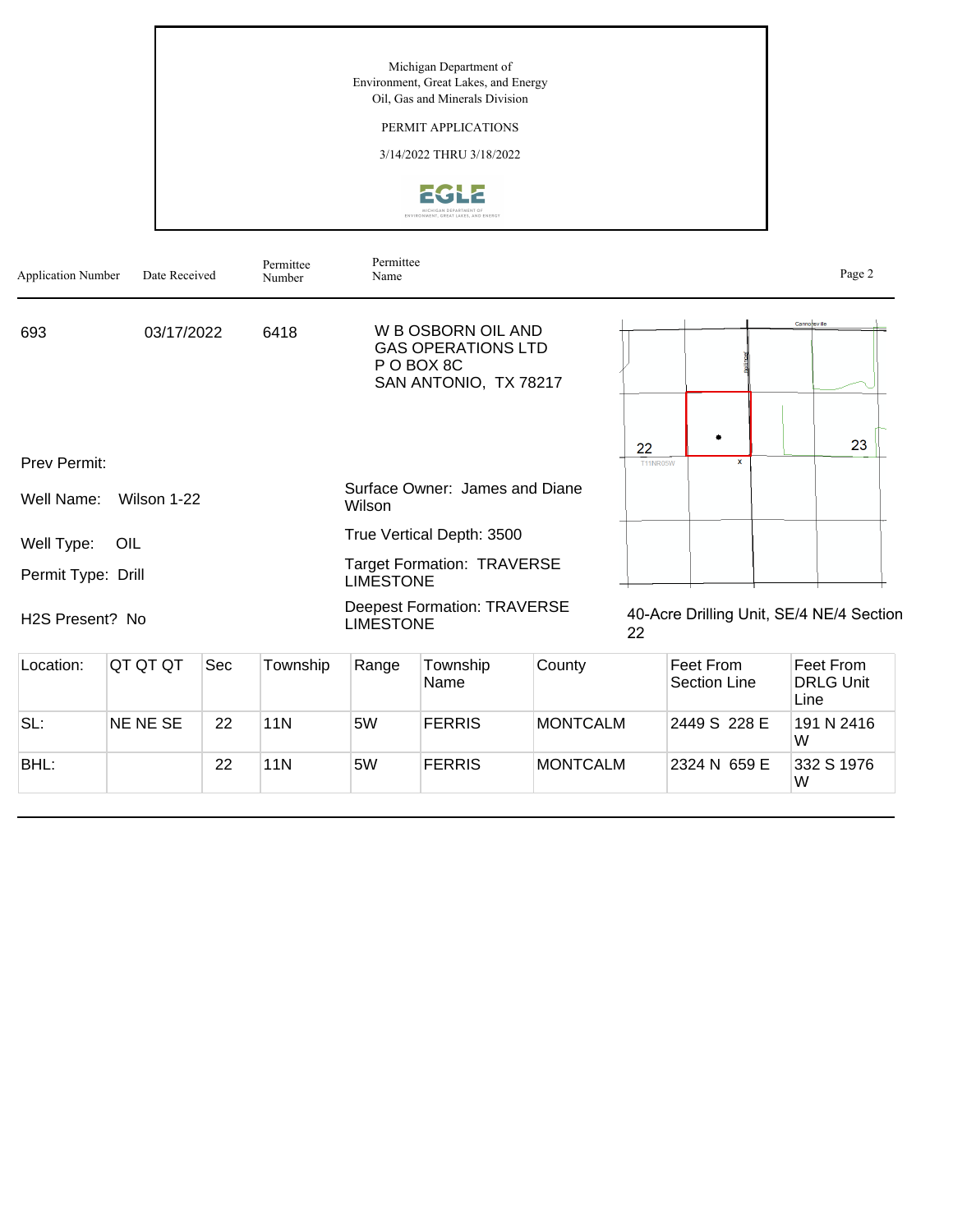Michigan Department of Environment, Great Lakes, and Energy Oil, Gas and Minerals Division

PERMIT LIST

3/14/2022 THRU 3/18/2022



| Permit Number                | <b>Issue Date</b>               | Permittee<br>Number              |          | Permittee<br>Name                   |                                                 |             |            |                                  | Page 1                                |
|------------------------------|---------------------------------|----------------------------------|----------|-------------------------------------|-------------------------------------------------|-------------|------------|----------------------------------|---------------------------------------|
| 61600                        | 3/14/2022                       | 6418                             |          | <b>OPERATIONS LTD</b><br>P O BOX 8C | W B OSBORN OIL AND GAS<br>SAN ANTONIO, TX 78217 |             |            |                                  | 24th                                  |
|                              | API Well No: 21-085-62001-00-00 |                                  |          |                                     |                                                 |             |            |                                  |                                       |
| <b>Prev Permit:</b>          |                                 |                                  |          |                                     |                                                 |             |            |                                  | $s_{\text{im}b\alpha\eta}$            |
|                              |                                 | Well Name: STATE PINORA WBO 2-19 |          | <b>MICHIGAN DNR</b>                 | Surface Owner: STATE OF                         |             |            | 19<br><b>T18NR11W</b>            |                                       |
| Well Type:                   | Oil Well                        |                                  |          |                                     | True Vertical Depth: 3000FT                     |             |            |                                  |                                       |
| Permit Type: Drill           |                                 |                                  |          | <b>LIMESTONE</b>                    | <b>Target Formation: TRAVERSE</b>               |             |            |                                  | 32nd                                  |
| H <sub>2</sub> S Present? No |                                 |                                  |          | <b>LIMESTONE</b>                    | <b>Deepest Formation: TRAVERSE</b>              |             | Section 19 | 40-Acre Drilling Unit, SW/4 NW/4 |                                       |
| Location:                    | QT QT QT                        | Sec                              | Township | Range                               | Township<br>Name                                | County      |            | Feet From<br><b>Section Line</b> | Feet From<br><b>DRLG Unit</b><br>Line |
| SL:                          | <b>NESWNW</b>                   | 19                               | 18N      | 11W                                 | <b>PINORA</b>                                   | LAKE        |            | 1708 N 840 W                     |                                       |
| BHL:                         | <b>NESWNW</b>                   | 19                               | 18N      | 11W                                 | <b>PINORA</b>                                   | <b>LAKE</b> |            | 1708 N 840 W                     | 400 N 400 E                           |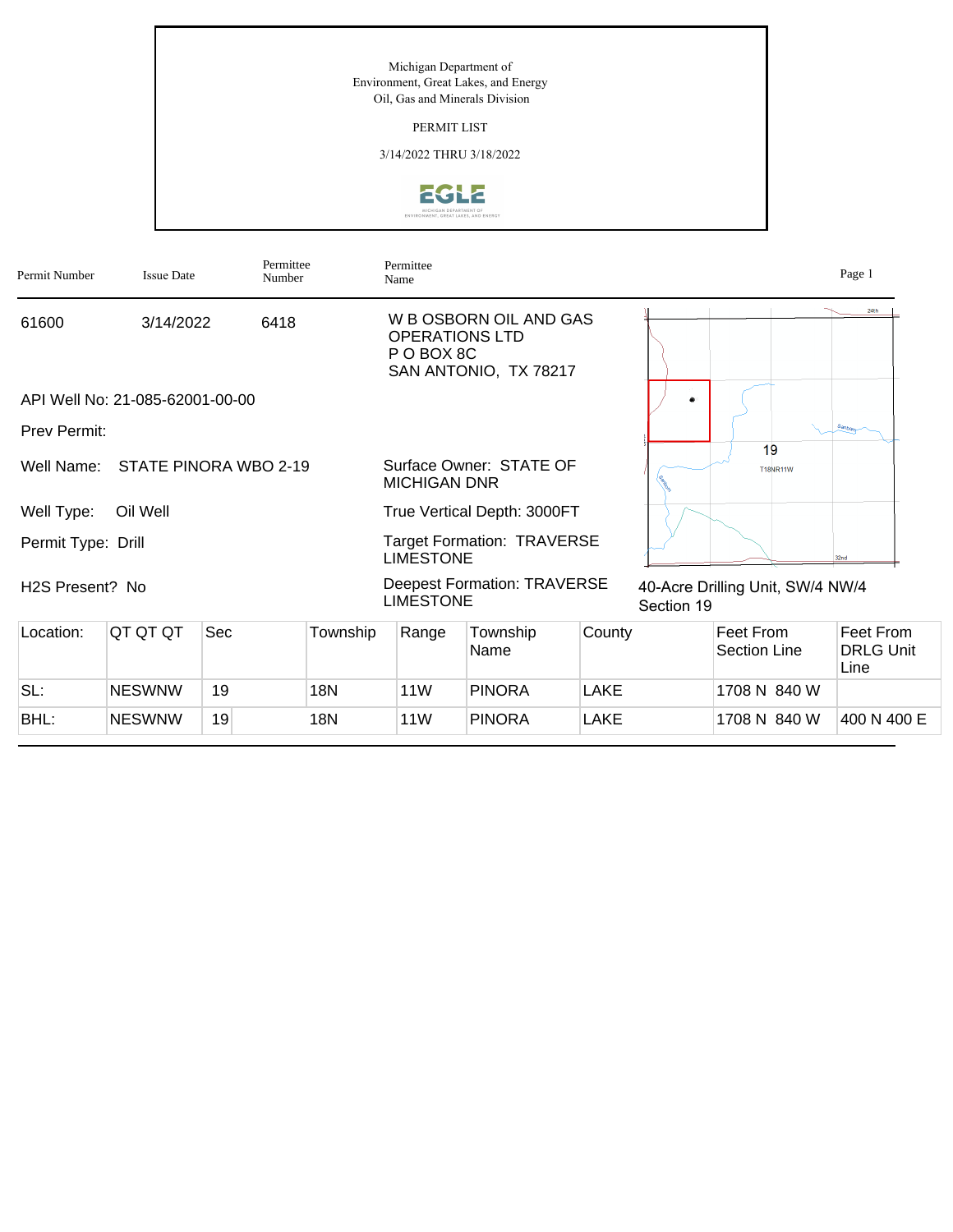

| age<br>Number<br>Name<br>Number |
|---------------------------------|
|---------------------------------|

## **RECORD OF WELL PLUGGING:**

 $40\,$ MUSKEGON DEVELOPMENT **COMPANY** 1425 S MISSION RD MOUNT PLEASANT, MI 48858

API Well Number: 21-129-16901-00-00

Well Name: STATE FOSTER "D" 5

Plugging Date: 2/21/2022

| Location | <b>OT OT OT</b> | Sec | <b>Township</b> | Range | Township Name | County         | Feet From Section<br>Line | <b>Feet From DRLG</b><br>Unit |
|----------|-----------------|-----|-----------------|-------|---------------|----------------|---------------------------|-------------------------------|
| SL:      | INW NE SE       | 20  | 124N            | 2E    | l foster      | <b>IOGEMAW</b> | 330 N 990 E               | 1330 N 330 W                  |
| BHL:     | INW NE SE       | 20  | 124N            | 2E    | l foster      | <b>IOGEMAW</b> |                           |                               |

24026 14

D T E GAS COMPANY ONE ENERGY PLAZA, WCB 1782 DETROIT, MI 48226

API Well Number: 21-147-24026-00-00

Well Name: WILSON, E 2

Plugging Date: 4/28/2021

|      | Location | <b>IOT OT OT</b> |      | <b>Sec</b> Township | Range | Township Name | Countv       | Feet From Section<br>Line | <b>Feet From DRLG</b><br>Unit |
|------|----------|------------------|------|---------------------|-------|---------------|--------------|---------------------------|-------------------------------|
| ISL: |          | INW NW NE        | -114 | 14N                 | 16E   | <b>CHINA</b>  | ISAINT CLAIR | 330 N 330 W               | 1990 S 330 W                  |
|      | BHL:     | INW NW NE        | 114  | 4N                  | 16E   | <b>CHINA</b>  | ISAINT CLAIR |                           |                               |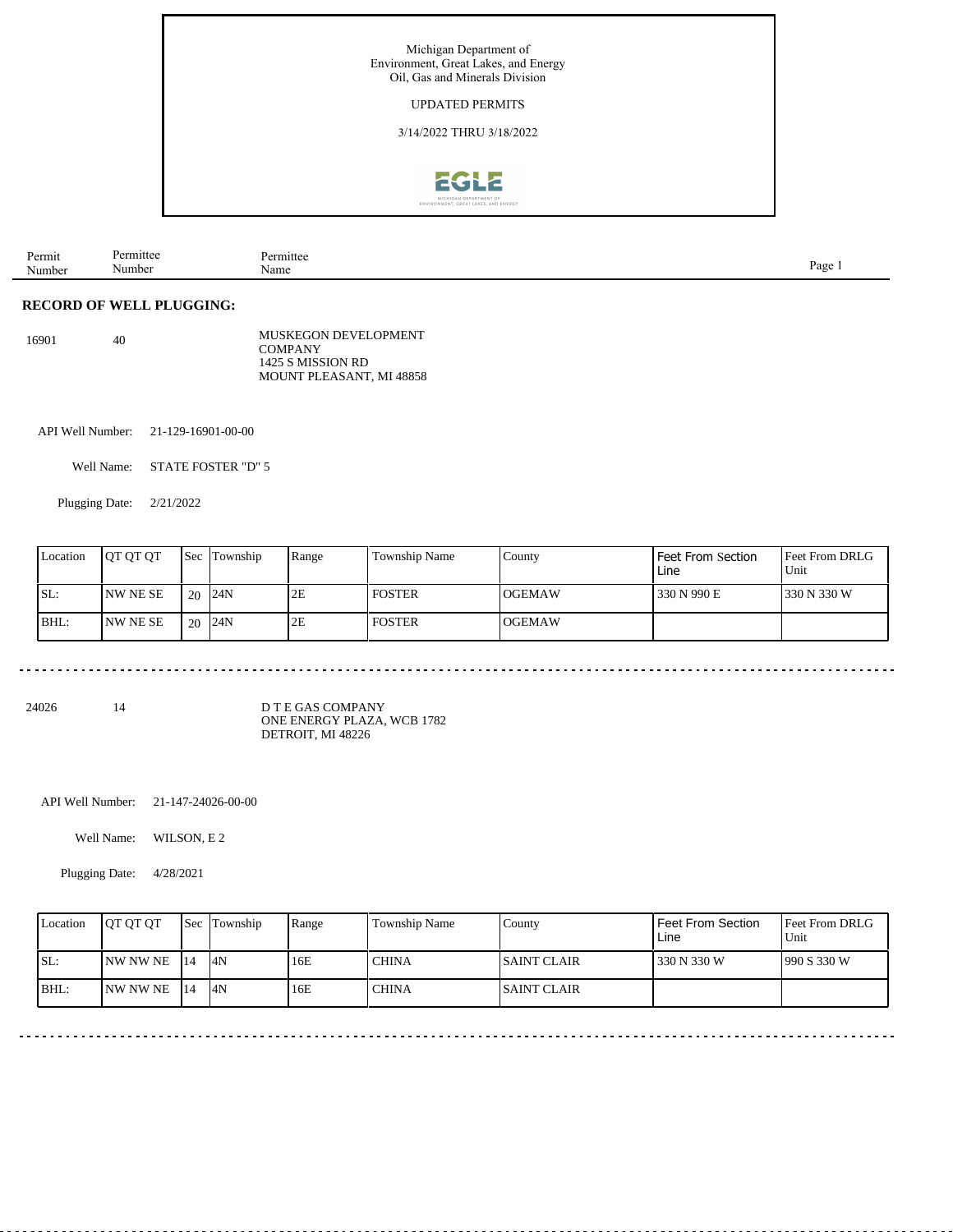

| Permit | Permittee | Permittee                                                            | Page 2 |
|--------|-----------|----------------------------------------------------------------------|--------|
| Number | Number    | Name                                                                 |        |
| 25127  | 14        | D T E GAS COMPANY<br>ONE ENERGY PLAZA, WCB 1782<br>DETROIT, MI 48226 |        |

API Well Number: 21-117-25127-01-00

Well Name: MCGC & SL 212-A

Plugging Date: 8/30/2020

| Location | <b>IOT OT OT</b> |    | <b>Sec Township</b> | Range | Township Name    | County          | Feet From Section<br>Line | <b>Feet From DRLG</b><br>Unit |
|----------|------------------|----|---------------------|-------|------------------|-----------------|---------------------------|-------------------------------|
| ISL:     | <b>ICN SW SE</b> | 10 | 12N                 | 7W    | <b>BELVIDERE</b> | IMONTCALM       | 650 S 590 W               | 1650 S 590 W                  |
| BHL:     | ICN SW SE        | 10 | 12N                 | 7W    | <b>BELVIDERE</b> | <b>MONTCALM</b> |                           |                               |

25885 14

D T E GAS COMPANY ONE ENERGY PLAZA, WCB 1782

DETROIT, MI 48226

API Well Number: 21-147-25885-00-00

Well Name: CAIN, W & M 1

Plugging Date: 4/26/2021

| Location | <b>IOT OT OT</b> |                 | <b>Sec</b> Township | Range | Township Name | County              | <b>Feet From Section</b><br>Line | <b>Feet From DRLG</b><br>Unit |
|----------|------------------|-----------------|---------------------|-------|---------------|---------------------|----------------------------------|-------------------------------|
| SL:      | <b>ISE SE SE</b> | 16 <sup>1</sup> | 5N                  | 15E   | COLUMBUS      | <b>ISAINT CLAIR</b> | 330 S 330 E                      | 1330 S 330 E                  |
| BHL:     | <b>ISE SE SE</b> | 16              | 15N                 | 15E   | COLUMBUS      | <b>ISAINT CLAIR</b> |                                  |                               |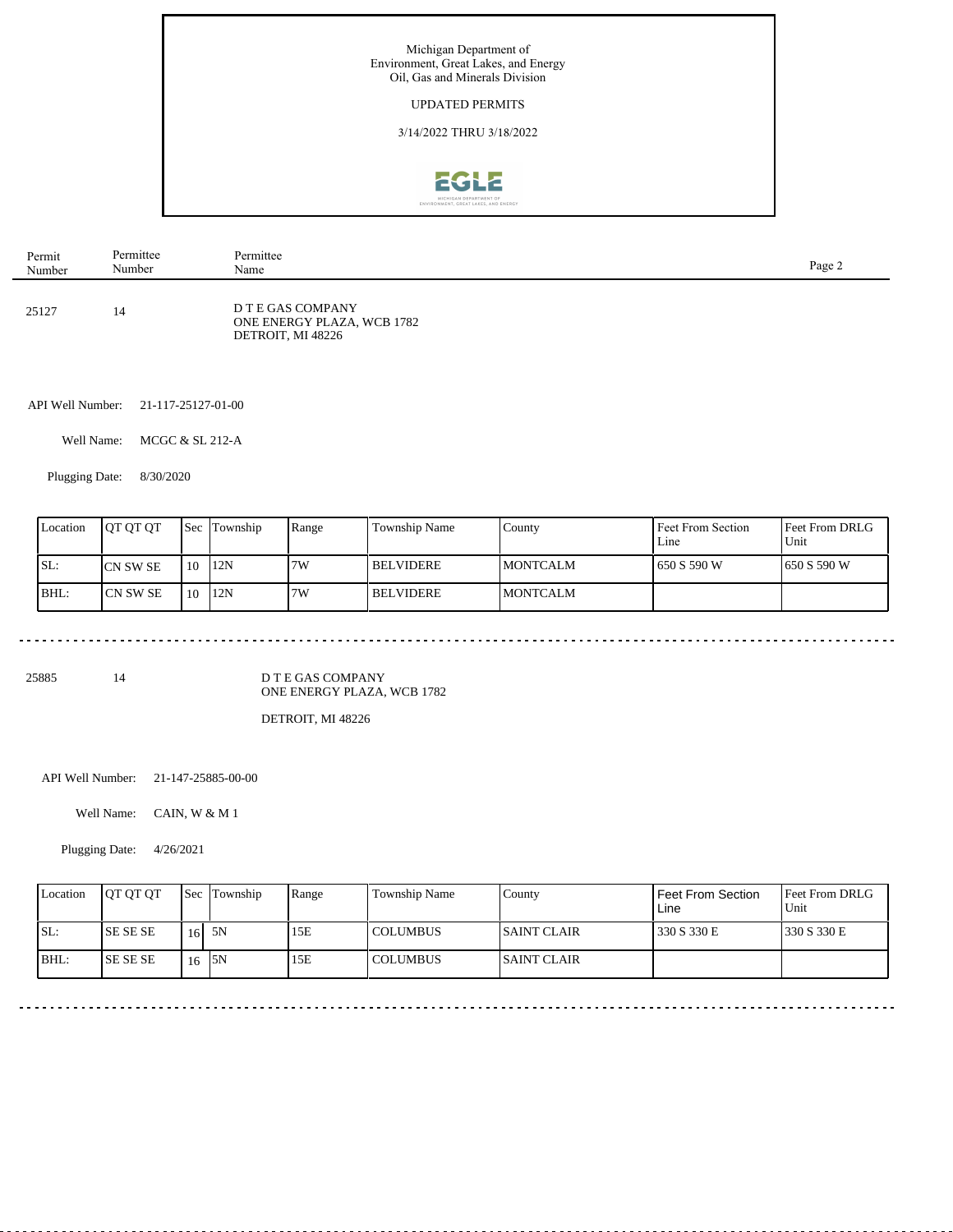

| Permit | Permittee | Permittee                                                            | Page 3 |
|--------|-----------|----------------------------------------------------------------------|--------|
| Number | Number    | Name                                                                 |        |
| 25957  | 5219      | WASHINGTON 10 STORAGE CORP<br>2000 2ND AVE<br>DETROIT, MI 48226-1279 |        |

API Well Number: 21-099-25957-00-00

Well Name: BAST, ALEX R & VAN DEN BROUCK, CLARENCE N 1

Plugging Date: 4/16/2021

| Location | <b>IOT OT OT</b> | Sec | Township | Range | Township Name | County         | Feet From Section<br>Line | Feet From DRLG<br>Unit |
|----------|------------------|-----|----------|-------|---------------|----------------|---------------------------|------------------------|
| SL:      | ICN SW NE        | 11  | 14N      | 12E   | l WASHINGTON  | <b>IMACOMB</b> | 1660 S 660 W              | 1660 S 660 E           |
| BHL:     | ICN SW NE        | 11  | 4N       | 12E   | l WASHINGTON  | <b>IMACOMB</b> |                           |                        |